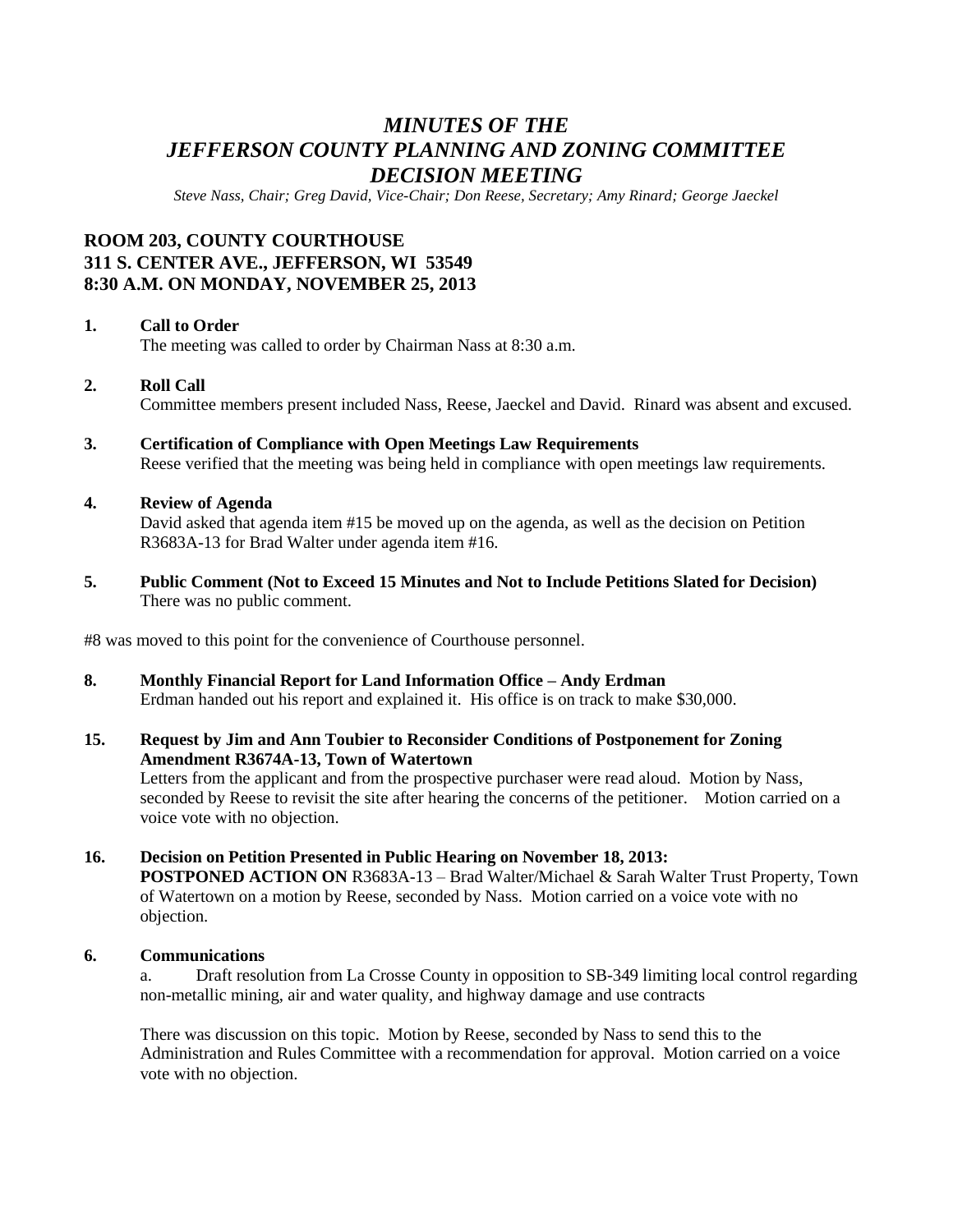## **7. Approval of October 28, November 18 and November 21 Meeting Minutes**

Motion by Reese, seconded by David to approve the October 28 minutes as presented. Motion carried on a voice vote with no objection. Motion by Reese, seconded by David to approve the November 18 minutes as presented. Motion carried on a voice vote with no objection. No minutes were available for the November 21 public hearing; they will be acted upon in December.

# **9. Monthly Financial Report for Zoning – Rob Klotz**

Klotz handed out his report and explained it.

- **10. Discussion of and Possible Decision on Proposed Ordinance Changes Regarding Kennels; With Minimal Towns Responding, No Change is Recommended**  After discussion, no change was proposed.
- **11. Discussion of and Possible Decision on Revocation of Conditional Use Text Amendment**  Klotz explained. Motion by Nass, seconded by Reese to have this as an agenda item at the Towns' Association Meeting in January, where Klotz will explain it.
- **12. Discussion of and Possible Decision on Mobile Tower Citing Ordinance Adoption Text Amendment Under 66.0404 Wis. Stats.**

Klotz explained the importance of adopting an ordinance. Motion by Nass, seconded by Reese to modify the model by replacing the words "Bayfield County" and replacing them with "Jefferson County" on page 8 of 10, and then sending out to our Towns. Motion carried on a voice vote with no objection.

- **13. Discussion of and Possible Decision on Non-Conforming Ordinance Text Amendment** Klotz explained changes to the model which are shown in red on the handout. He reminded the Committee that floodplain non-conformity has its own set of regulations. Motion by Reese, seconded by Jaeckel to add a reference to the definition of structural element and to forward the proposal to the Towns. Motion carried on a voice vote with no objection.
- **14. Discussion of and Possible Decision on Ordinance Text Amendment Regarding Adaptive Reuse of Barns**

There was discussion on the handout; John Molinaro asked that "conversation" be changed to "conversion" in the last sentence in the A-T and A-2 zones. Motion by Nass, seconded by Jaeckel to pass this on to the Towns with that correction. Motion carried on a voice vote with no objection.

## *PLEASE SEE INDIVIDUAL FILES FOR A COMPLETE RECORD OF THE FOLLOWING DECISIONS:*

## **16. Decisions on Petitions Presented in Public Hearing on November 18, 2013:**

**APPROVED WITH CONDITIONS** R3678A-13 on a motion by Jaeckel, seconded by Reese, R3679A-13 on a motion by Reese, seconded by Jaeckel & CU1761-13 on a motion by Reese, seconded by Jaeckel– Dennis Kutz, Town of Koshkonong. All three motions carried on voice votes with no objection. **APPROVED WITH CONDITIONS** R3680A-13 – Gregg Heideman, Town of Aztalan on a motion by Jaeckel, seconded by Nass. Motion carried on a voice vote with no objection.

**APPROVED WITH CONDITIONS** R3681A-13 – Tom & Lisa Marks, Town of Ixonia on a motion by Nass, seconded by Reese. Motion carried on a voice vote with no objection.

**APPROVED WITH CONDITIONS** R3682A-13 – Ron Marsh, Town of Palmyra on a motion by Reese, seconded by Nass. Motion carried on a voice vote with no objection.

**POSTPONED DECISION ON** R3684A-13 on a motion by Nass, seconded by David & **APPROVE WITH CONDITIONS** R3685A-13 on a motion by Reese, seconded by Jaeckel – Nancy Hohensee, Town of Watertown. Both motions carried on voice votes with no objection.